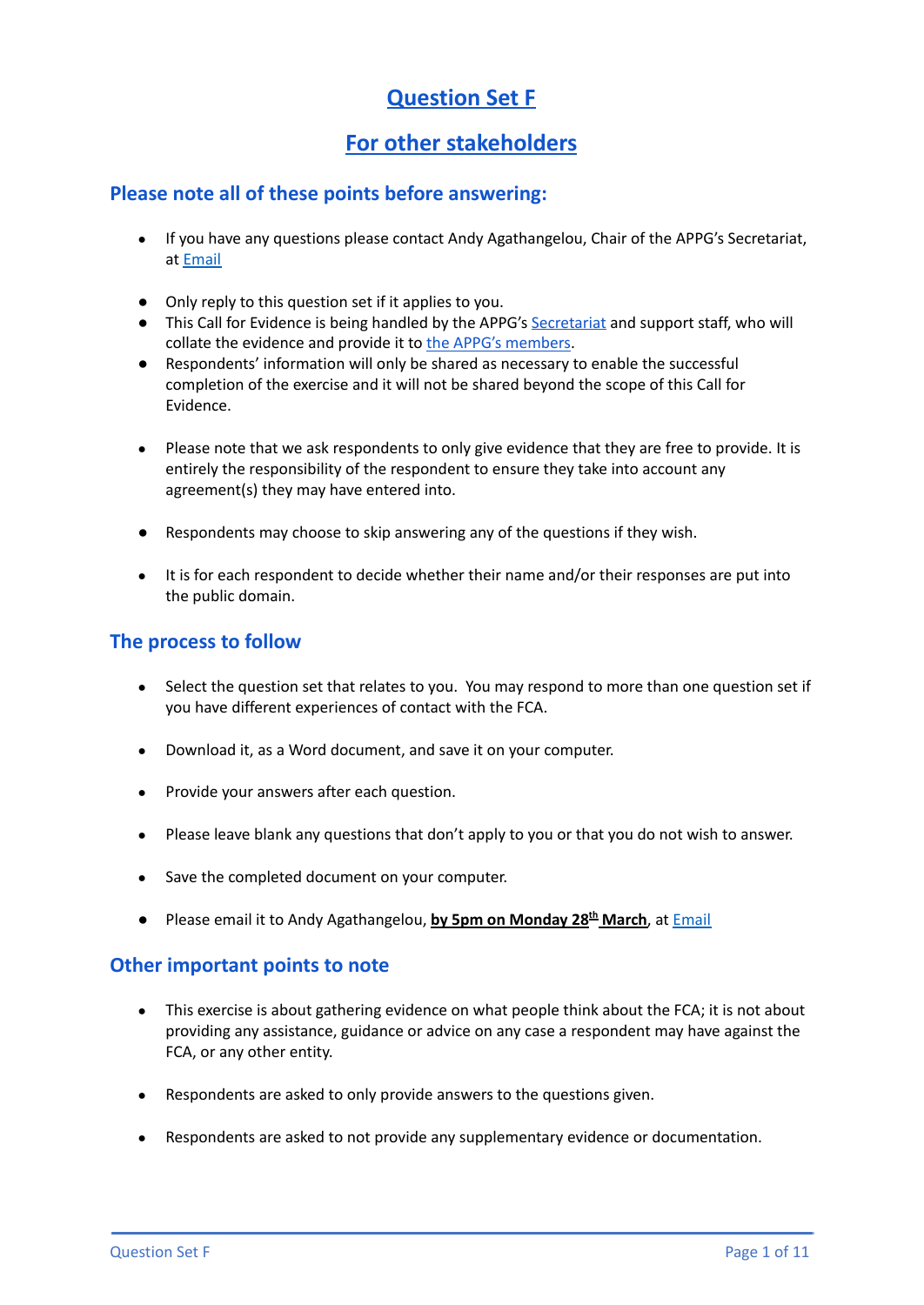# **Question Set F**

## **For other stakeholders**

### **Your Details**

Name:

Andy Keats

Company/Business (if applicable):

REDACTED

Address including postcode:

REDACTED

Email address:

REDACTED

Mobile telephone number:

REDACTED

## **Permissions**

- o Do you give permission that your name is put into the public domain?
	- Please enter Yes or No. ……… Yes
- o Do you give permission that your response is put into the public domain?
	- Please enter Yes or No. …….. (With Email address, phone number and postal address redacted). Yes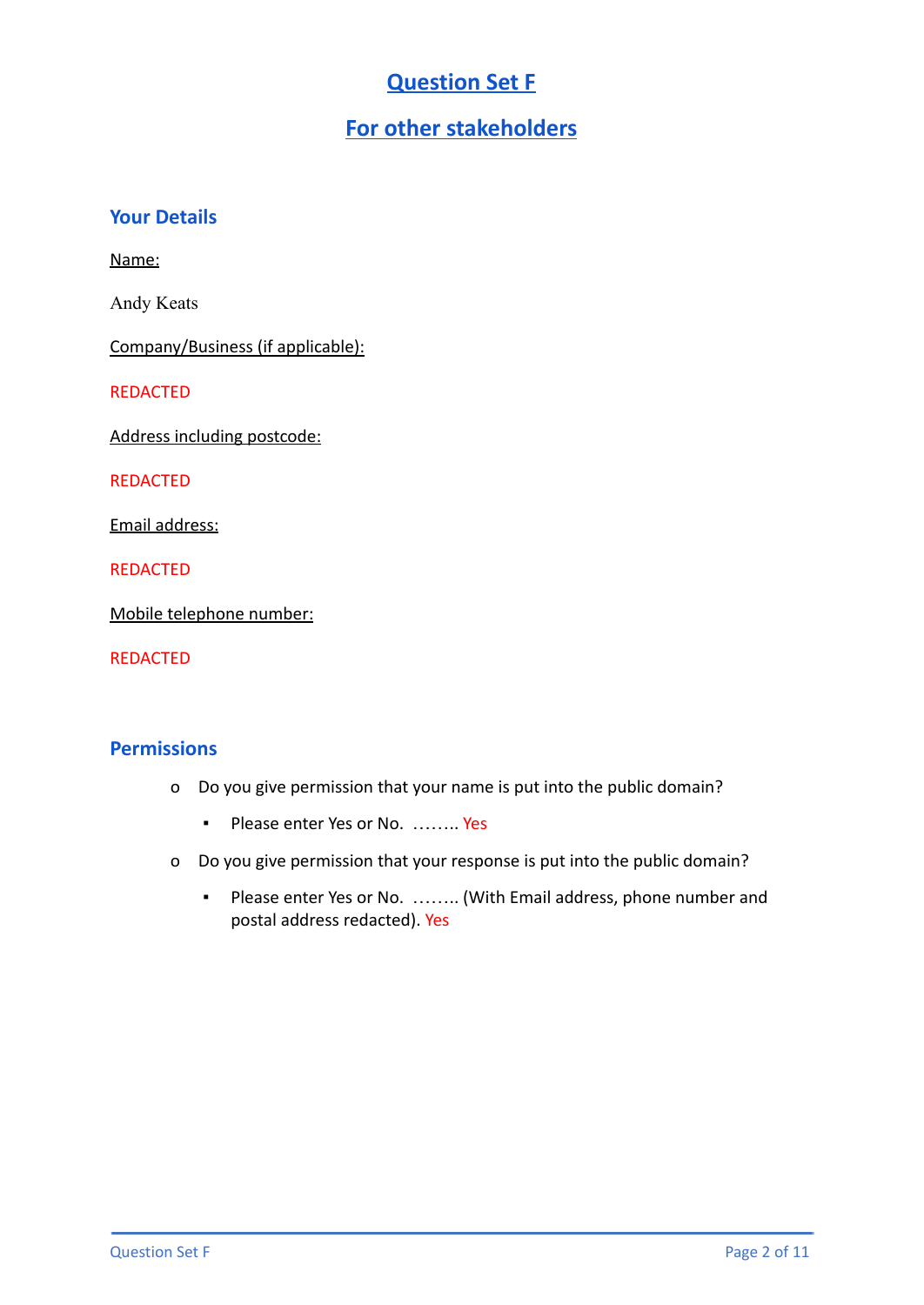## **Questions**

1. Please tell us about yourself and outline, just briefly to begin with, how you came to interact with the Financial Conduct Authority?

In 2015 the SME Alliance collated evidence of eight different ways in which RBS/NatWest manipulated/falsified/misrepresented/invented/forged customer records, telephone call transcripts and correspondence to provide the bank, FOS, the IRHP Review and the courts with a false narrative and false evidence to support the false narrative.

We put the evidence into a series of eight CASE STUDIES and arranged a meeting on 23/09/2015 with the FCA's Head of Banking Supervision Karina McTeague.

Afraid that the FCA had a habit of ignoring such complaints, at the meeting we covertly videoed what was said.

#### 2. What is your interest in, or connection with, the FCA?

The FCA should be there to protect consumers (businesses) such as Members of the SME Alliance.

We turned to the FCA after the Police, FOS and ICO all claimed that the evidence we had obtained should be considered by the Banking Regulator i.e. the FCA.

The FCA said the exact opposite i.e. that the evidence we had obtained should be taken to the Police and the ICO and could not be investigated by the FCA which, apparently, is not empowered by Parliament to investigate crime – Karina McTeague *-"It's a criminal matter and we do not have the power from Parliament to deal with criminal matters."*

An extract from the meeting transcript is below. (The original video recording is available)

3. Briefly describe the interactions you have personally had with the FCA.

23/11/2015 meeting with Head of Banking Karina McTeague (KM) and assistant Clare Bollingford (CB). KM refused to look at or investigate what we attempted to show her. She referred us to the Police and the ICO (See below)

3/11/15 After pressure from The Times, a further meeting with the FCA, sans KM, was arranged for a 3-hour powerpoint and audio presentation of our evidence. At the end of the meeting the FCA's CB asked permission to liaise with the Police which was given.

The FCA then sent the entire presentation to RBS and it ended up with RBS CEO Ross McEwan. We know this because on 20/11/2015 Ross McEwan appeared on LBC Radio for a live phone in and this is what was said in question and answer with journalist Ian Fraser: (radio recording available)

#### Radio Host: We go to other callers, this is Ian in Edinburgh, you're on the radio Ian.

Ian Fraser: Hi Ross, I'm Ian Fraser, the author of the book called 'Shredded inside RBS' the bank of Great Britain. I respect what you're trying to do with RBS in terms of rebuilding trust, you know turning round the retail bank, abolishing teaser rates etc, etc**. But there are some huge issues which have been surfacing in recent weeks, particularly with the relation to the alleged falsification by RBS of business customers files.**

Radio Host: [Laugh]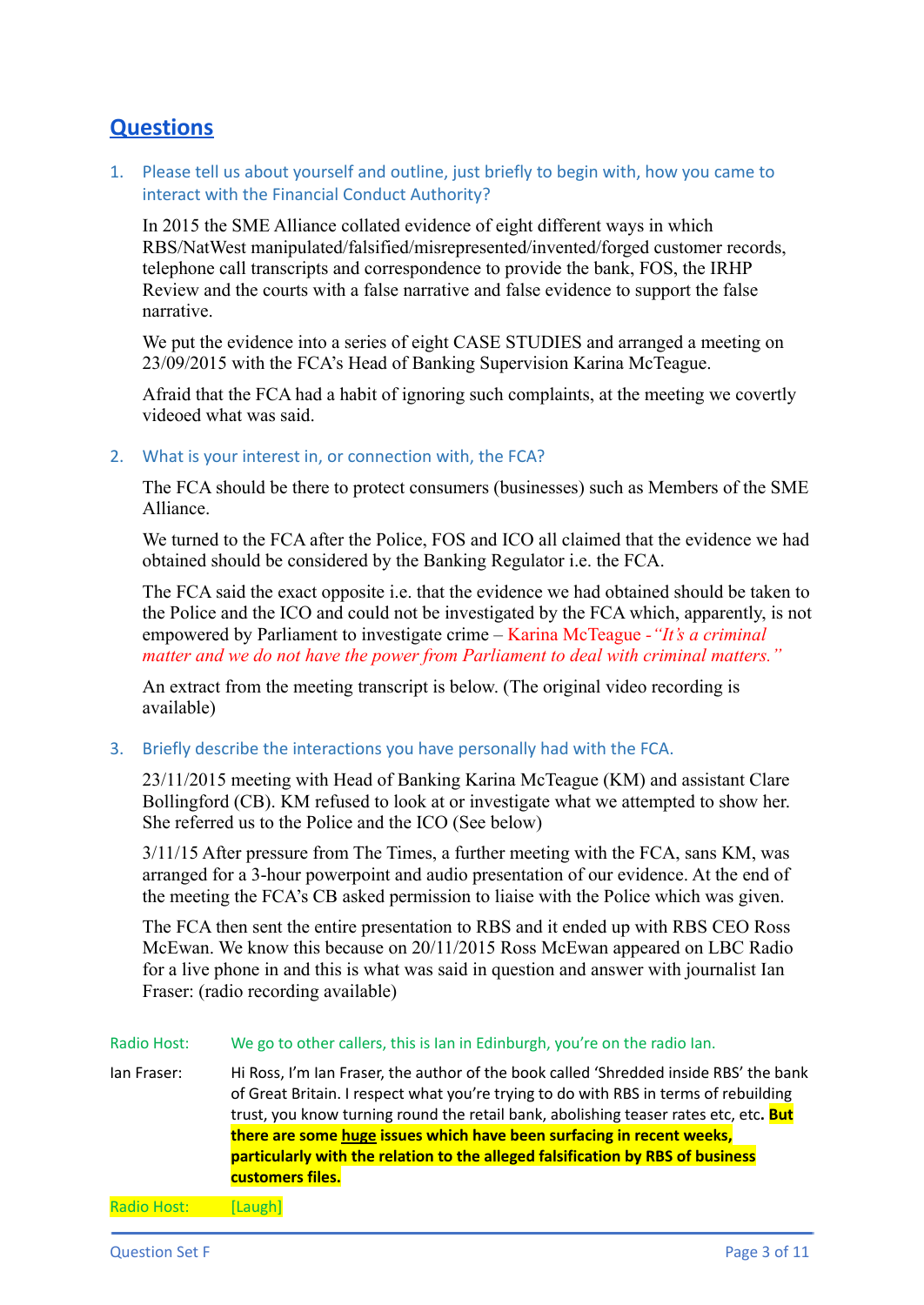| lan Fraser:         | Central files you hold, on business customers. These were documented at the<br>Cambridge symposium on financial crimes in September by a guy called Andy<br>Keats. They've also been documented in the Times and various other internet and<br>national newspapers and the allegations basically are that RBS is on a kind of<br>industrial scale falsifying the core files on SME customers which; and these<br>falsifications of the files are allegedly enabling RBS to then win against these<br>customers, which whom is in dispute and who allege the bank and who allege<br>that your bank |
|---------------------|---------------------------------------------------------------------------------------------------------------------------------------------------------------------------------------------------------------------------------------------------------------------------------------------------------------------------------------------------------------------------------------------------------------------------------------------------------------------------------------------------------------------------------------------------------------------------------------------------|
| Radio Host:         | I've got to move you to a question lan, so is the question is this true or what or is it<br>to just sum up? but he'll stay on the line but I'll need a question here.                                                                                                                                                                                                                                                                                                                                                                                                                             |
| lan Fraser:         | How concerned are you Ross, about these very credible allegations of deliberate<br>falsifications of customer files?                                                                                                                                                                                                                                                                                                                                                                                                                                                                              |
| <b>Ross McEwan:</b> | lan can I just push back on this, because every time I get trapped on this, and<br>people say, you know I'm; we've looked at each of those and I'm sorry - you keep<br>saying that they were allegations but that's what they were, but no one has proved<br>these things. We've looked through these files, had 8 of them across the desk and<br>I'm sorry they're just not true. So you know this is where people                                                                                                                                                                               |
| lan Fraser:         | I've seen the files, I've seen the lot of them.                                                                                                                                                                                                                                                                                                                                                                                                                                                                                                                                                   |
| <b>Ross McEwan:</b> | Yes and so have I Ian and I understand but I'm going to push back, you show me<br>where it's gone wrong and show me what difference it would of made to the actual<br>case that was held and the outcome of that. That's the piece. Because people, there<br>are a number of people are having a go at this bank constantly and I don't mind<br>facing them face to face, we've done that but they've got to put it on the table.                                                                                                                                                                 |
| IF                  | I'd be very happy to meet with you and bring the evidence.                                                                                                                                                                                                                                                                                                                                                                                                                                                                                                                                        |
| <b>RH</b>           | Alright okay, Ian take, we'll take your details and if Mr McEwan wants to pursue<br>that, we will.                                                                                                                                                                                                                                                                                                                                                                                                                                                                                                |
|                     |                                                                                                                                                                                                                                                                                                                                                                                                                                                                                                                                                                                                   |

In other words after the second meeting on 9/11/2015 where we did present our findings to the FCA in the form of eight CASE STUDIES the FCA presented them all to RBS as individual complaints and on 20/11/2015 Ross McEwan dismissed them all, apparently because they were unproven!

In other words the FCA did not want to investigate claiming it could not and the bank simply dismissed everything because it was unproven i.e. the bank would not investigate either.

## 4. In broad terms, what have your dealings with the FCA been like?

Completely obstructive in 2015.

Since 2015 as CEO of the SME Alliance and even as an individual asking for assistance with MCOBS and other FCA rules, I am now barred from speaking to front-line FCA staff and always informed that I can only correspond with the FCA Executive team and only in writing. This is no matter what enquiry I am making, even a general enquiry on where to find a particular rule!

5. Have you ever witnessed any actions or conduct that, in your reasonable belief, breached any law, regulatory code or applicable or relevant policy? If so, please explain which law, code or policy you believe was breached.

Yes at the 2015 meetings on 23/09/2015 (see question 7 below) – The FCA plainly has the ability to investigate a bank that is alleged to be manipulating/falsifying/misrepresenting/inventing/forging customer records, telephone call transcripts and correspondence to provide the bank, FOS, the IRHP Review and the courts with a false narrative and false evidence to support the false narrative.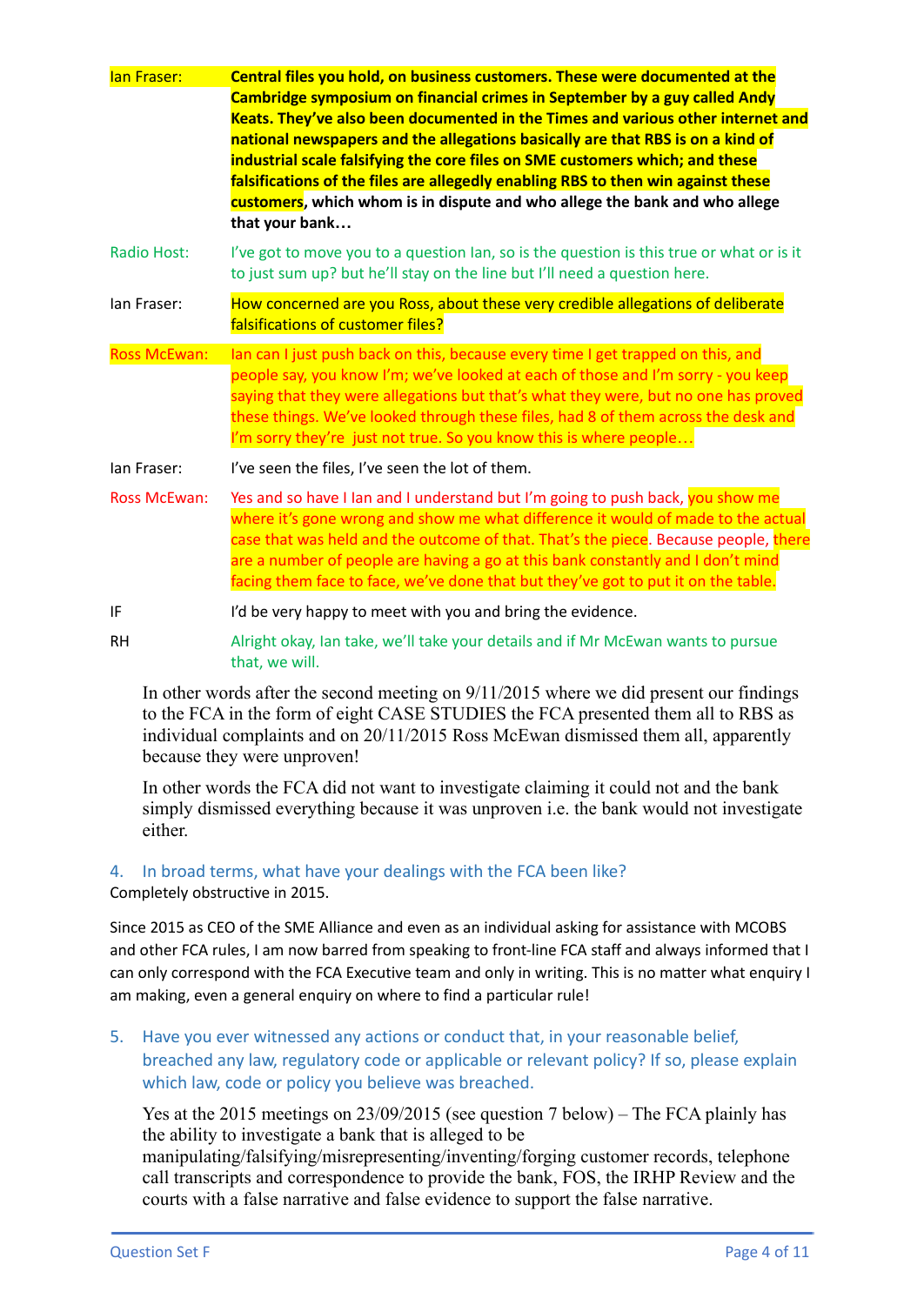I do not know exactly what powers the FCA has in this regard but it cannot be that it can investigate anything that it believes is not a crime but has to ignore anything that it believes may be a crime. This is exactly what is stated by Head of Banking supervision Karina McTeague to Nikki Turner and me on 23/09/2015 (see Q7 below).

After the 9/11/2015 FCA meeting it is plain that our case studies were changed to complaints, (I have the document the FCA wrote internally), and then passed each file to RBS i.e. gave away the evidence that was to be investigated and essentially warned the bank of what was being alleged to the regulator. This is not Banking Supervision.

- 6. Have you experienced situations where interacting with the FCA has been helpful to either yourself or others? If so, please explain what made the interaction(s) helpful. NO.
- 7. What are your thoughts on whether the FCA lacks the powers that it needs; or conversely, that it doesn't make good use of the powers it already has?

On 23/09/2015 Nikki Turner and Andy Keats of SME Alliance met with the FCA Head of Banking Supervision Karina McTeague. The meeting was covertly videoed.

Following is an extract that demonstrates the FCA is/was not willing to even look at eight case studies of how a particular bank (RBS) manipulates its customer files and records to suit its nefarious purposes.

Karina McTeague plainly states the FCA is interested in how RBS conducts its complaint handling but has no power to investigate the wrongdoing we wanted to provide evidence of. Karina McTeague claimed the conduct, which is plainly breaching the High Level Principles of Conduct for Firms, is criminal and therefore not within the powers or remit of the FCA to investigate!

In other words if a bank manager forgets to obtain a signature from a customer - that is a matter for the FCA and he will be disciplined etc. However, if the same manager then decides to copy the customer signature from another file and insert it into the document as though it was signed by the customer, that would be considered a forgery which the FCA would ignore because it is not in the FCA's remit to investigate or do anything about whatsoever. In this case the manager would continue working as though nothing had happened with no sanction unless and until the matter is reported to the Police and they Police decide to prosecute.

Transcript extract from 23/09/2015 meeting with Head of Banking Supervision for the FCA Karina McTeague - recording transcript from 14:02:08 onwards to meeting end: [Video Available]

14:02:08 **Karina McTeague** (KM) – But in the interests of making your journey, (and thank you for making that journey) worthwhile I just want to if your don't mind run – You've been very clear and I think I've played back to you my understanding .. (interrupted by Andy Keats)

**14:02:20 Andy Keats (AK) –** That's fine, if you've got 5 minutes I can show you visually ..

14:02:22 KM I don't think you need to show me because I'm very clear about what you've said are **the issues.** If I can maybe I can play back to you, and you've said I've got it. (??? 3 words) if I may, is explain to you what I think an initial response would be appropriate for you out of this meeting. Because I don't want you to go away feeling that, you know, thank you I've seen it and I walk out **-and Clare and I walk out.**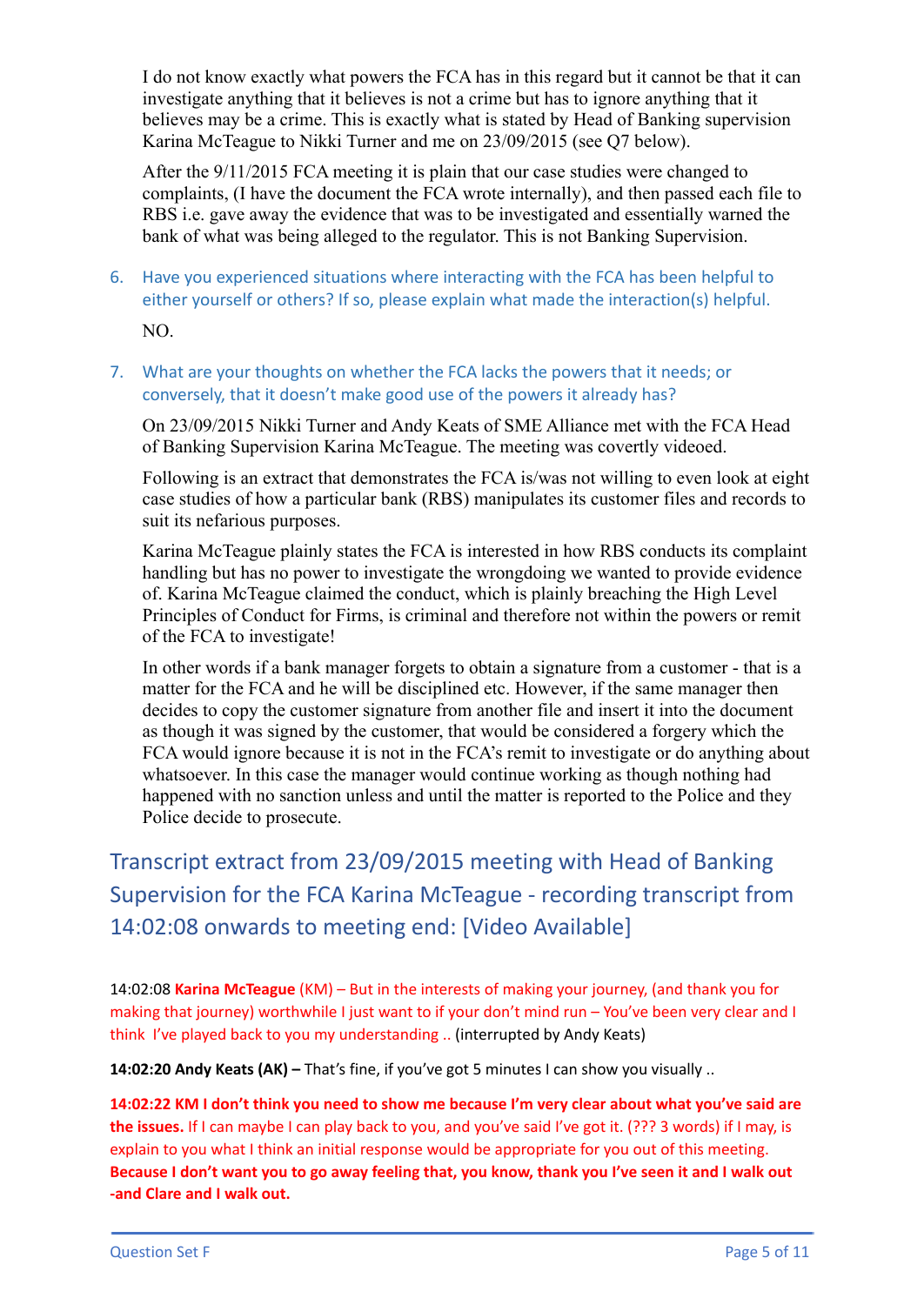**14:02:55 KM - On the first point about RBS putting evidence into court which is misleading to the point of being perjury.**

**14:03:10 AK –** I'm going to leave you with a presentation.

**14:03:15 KM – I would strongly recommend that you take that to the Police because that is a criminal matter.**

**On the question about RBS and the complaints handling, that is something we are very interested in. We are very interested in how every firm handles complaints. It's vital that complaints handling is dealt with, with integrity and you are calling into question (AK: I am) quite understandably the integrity of their complaints handling.**

14:03:47 AK - It doesn't stop there either.

14:03:49 KM - So thank you for bringing that to our attention and we will certainly take that away and we will take that into account with how we are dealing at present, on a daily basis, with RBS. **The third point about the Subject Access Request. I don't know where the appropriate place is to consider that.**

**14:04:25 Clare Bollingford (CB) –** <sup>I</sup> think it would be **the Information Commissioner, I**

## **believe is the authority.**

**14:04:35 AK** – We've spoken to the Information Commissioner, who at the moment doesn't want to meet with us. He's sort of saying they do, but they're making it difficult to meet. We've made a complaint to the RBS SAR Team and we're waiting for that to come back. The RBS SAR Team and Ross McEwan's office and Will Luker, the Head of Litigation for RBS and one of their senior complaints managers are all denying everything, even though I've sent them evidence of it.

## **14:05:22 KM – So that does sound as if you need to persevere then with the Information Commissioner.**

**14:05:28 AK- The Information Commissioner let me just tell you says; Although we can recommend** things to the bank we can't enforce anything and therefore if you don't like it you'll have to take **them to court.**

14:05:38 Nikki Turner – Which is kind of a bizarre situation.

**14:05:40 KM – I'm afraid I really can't comment on that.**

**14:05:45 AK – We're coming here; although this is a particular situation, we're not here for the particular situation; we're here to show that this is so serious that the bank relies on the integrity of the central file. Now if that has not got any integrity, and I'm convinced it hasn't, because of my investigations, I'm convinced that they do whatever they like with it, in whatever way they feel necessary; that everything falls down, because it means that every subject access request is questionable; your central file is questionable; what they say in court is questionable; and at the very least – you just can't rely on it! So where are we? Because this is the one thing that they say that – um – John**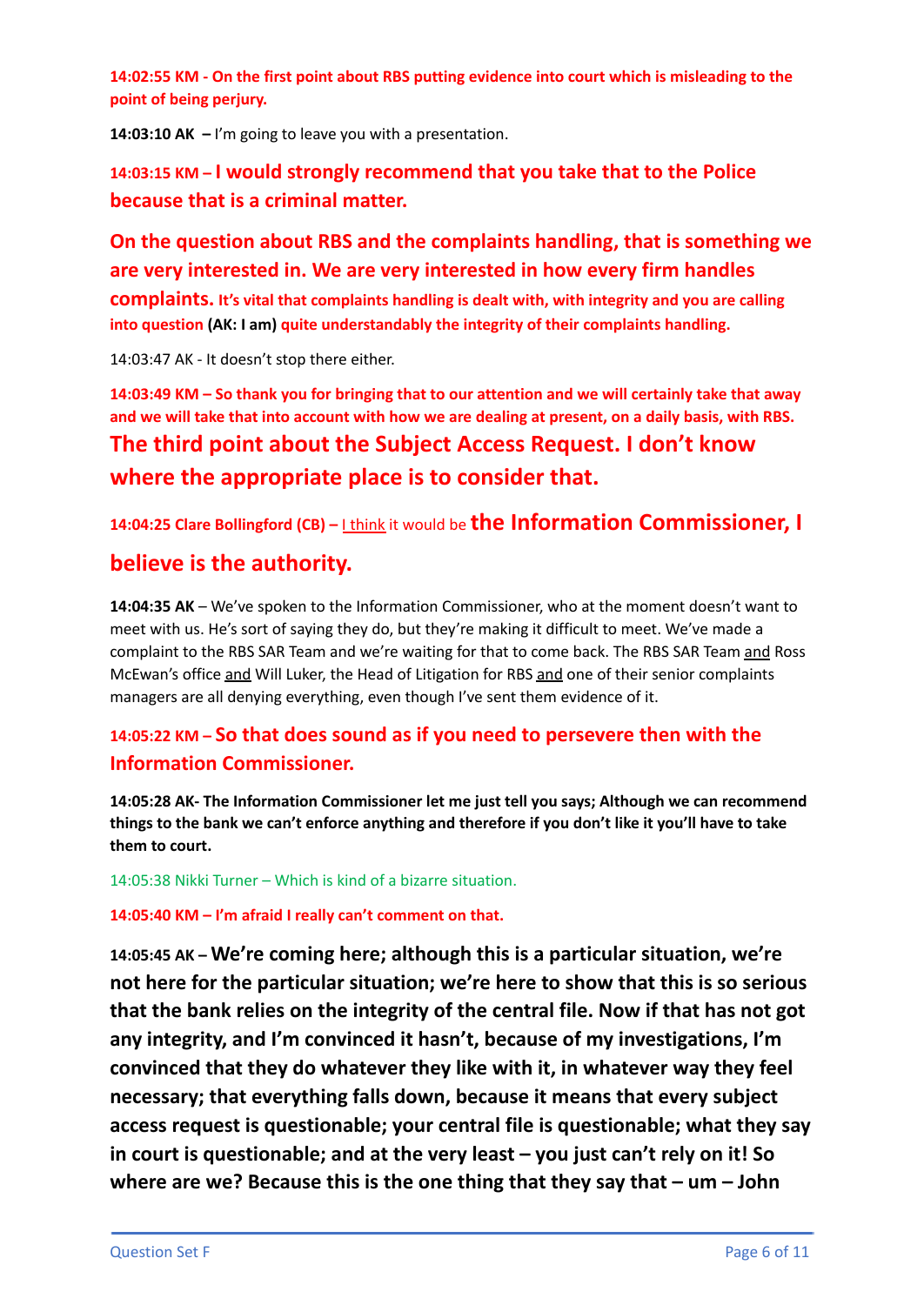**Collins Head of – Head [RBS Senior solicitor]– he said the truth will out because the central file, that's where it all is! - It isn't!**

**14:06:42 KM – I completely understand where you're coming from. This is when it's – the question of the integrity of evidence and tampering with evidence which I think the allegation is.**

14:06:56 AK – Yes it is definitely.

**14:06:58 KM – That has to be taken to the Police. I'm afraid that is the right channel and the SAR, that has to be taken to the Information Commissioner. I can understand your frustration but we are not empowered by Parliament to take forward either of those two. So the right channels for you are the justice system through the Police and the Information Commissioner for the SAR.**

We will absolutely take on what you have said about the complaints handling. It is of concern what you've said to us.

14:07:35 AK – OK, Well OK that's a good starting point

14:07:39 NT - well I don't think (???) tampering with evidence I would have thought. (interrupted by KM)

14:07:43 KM – **It's a criminal matter and we do not have the power from Parliament to deal with criminal matters.**

14:07:49 AK – Well it may not be criminal.

### 14:07:53 KM – **So..**

14:07:54 AK – So.. (KM keeps going ignoring AK's attempt to go back to 'it may not be criminal')

**14:07:54 KM - ..I would like if you don't mind for you to take that forward with the Police.** And we will certainly take on the complaints handling issue that you have raised and thank you very much for bringing that to our attention. **It is really important to us that we have this sort of information, because it does help us understand where should we be diverting our resources to make sure we are focussing on the right areas?!**

14:08:28 AK **– Well I'm going to leave you with this presentation which you may need to speak to me about, but this presentation was something I gave to the International Economic Crime Symposium**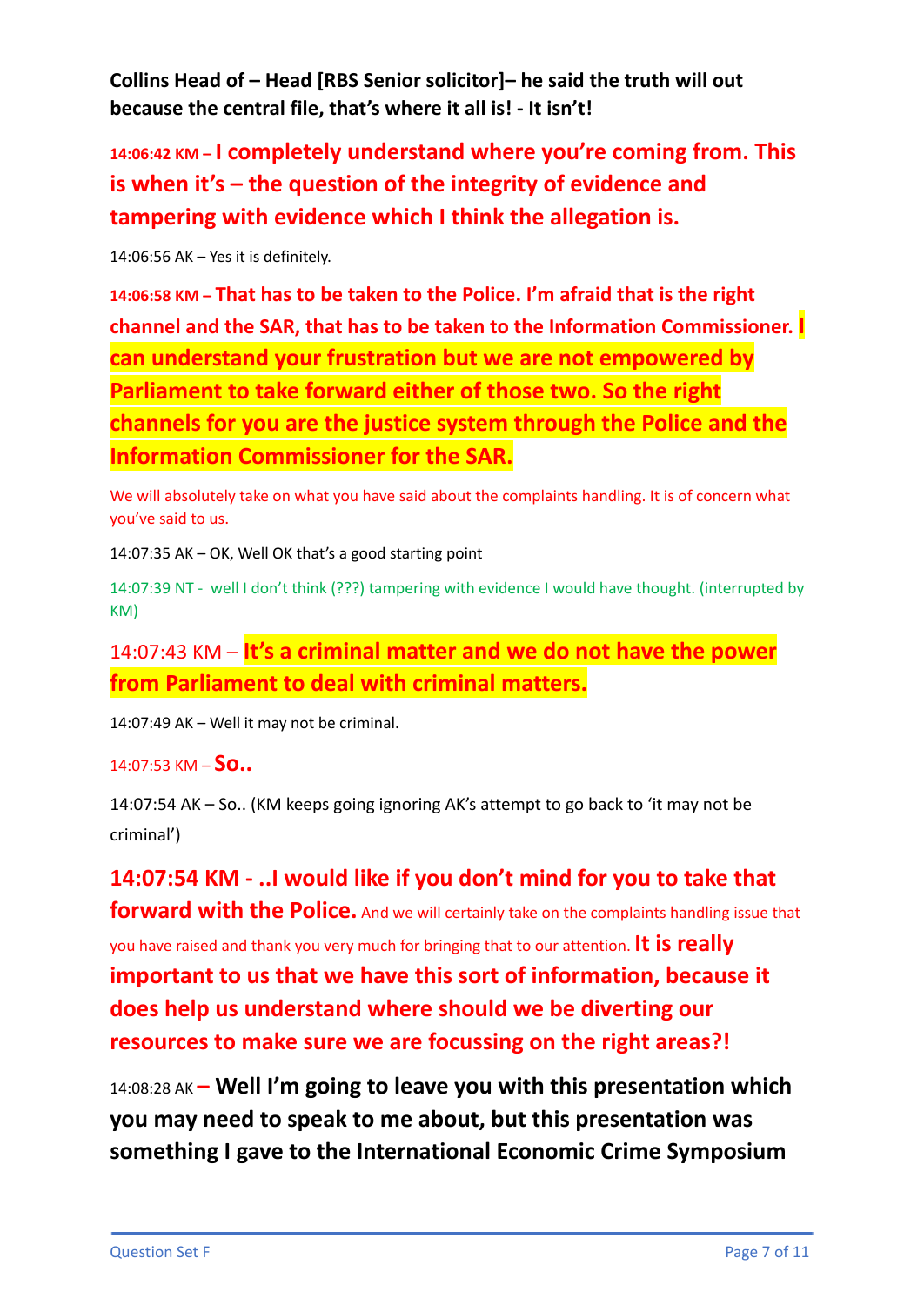**last week at Cambridge University**, (noise as everyone spoke at once <sup>2</sup> seconds) so it's out in the open and also RBS has got that as well.

# 14:08:49 KM **– What I also need to let you know; you probably won't like what I'm about to say but I'm going to be completely transparent with you – When we get intelligence from people:**

14:09:02 NT – You don't tell us what you're going to do with it!

**14:09:03 KM – We cannot –** tell you what we're going to do with it! Because if we tell even the sources of our intelligence what we're going to do with it, there are people who could use that as intelligence in a way that could then undermine our ability to act.

So in the same way that I have to write to your point at the start of this meeting, I have to write to MP's and say thank you but I'm not actually able to tell you what we're doing with it, because we have to be able to operate, and you'll understand being a former Policeman. We can't start telling people what we're doing in terms of acting on intelligence…

14:09:42 AK: No we're not expecting that but what we are expecting …

14:09:42 NK - ??? to know that you've got it actually (Claire Bollingford is nodding her head but they did not take the presentation!)

14:09:49 KM: thank you very much I did want to be very open with you because I'd hate you to have an expectation which isn't . (interrupted by AK)

14:09:52 AK – Would you be averse, I know its our money and everything else coming back, **but I**

**still think, even with that (pointing at the evidence papers) – that you**

**would be shocked beyond measure if you actually see; you don't have to read - you just have to see visually what we've got. So would you be averse to having another meeting for an hour where we can actually do that?**

**14:10:15 KM –With respect Andy, I don't think that is going to add very much to our own understanding of the seriousness of the allegations you've made. We will take away this and we are treating that seriously and we will treat it seriously. The integrity of evidence going into court, you have to take that forward to the Police and with the SAR (interrupted by AK)**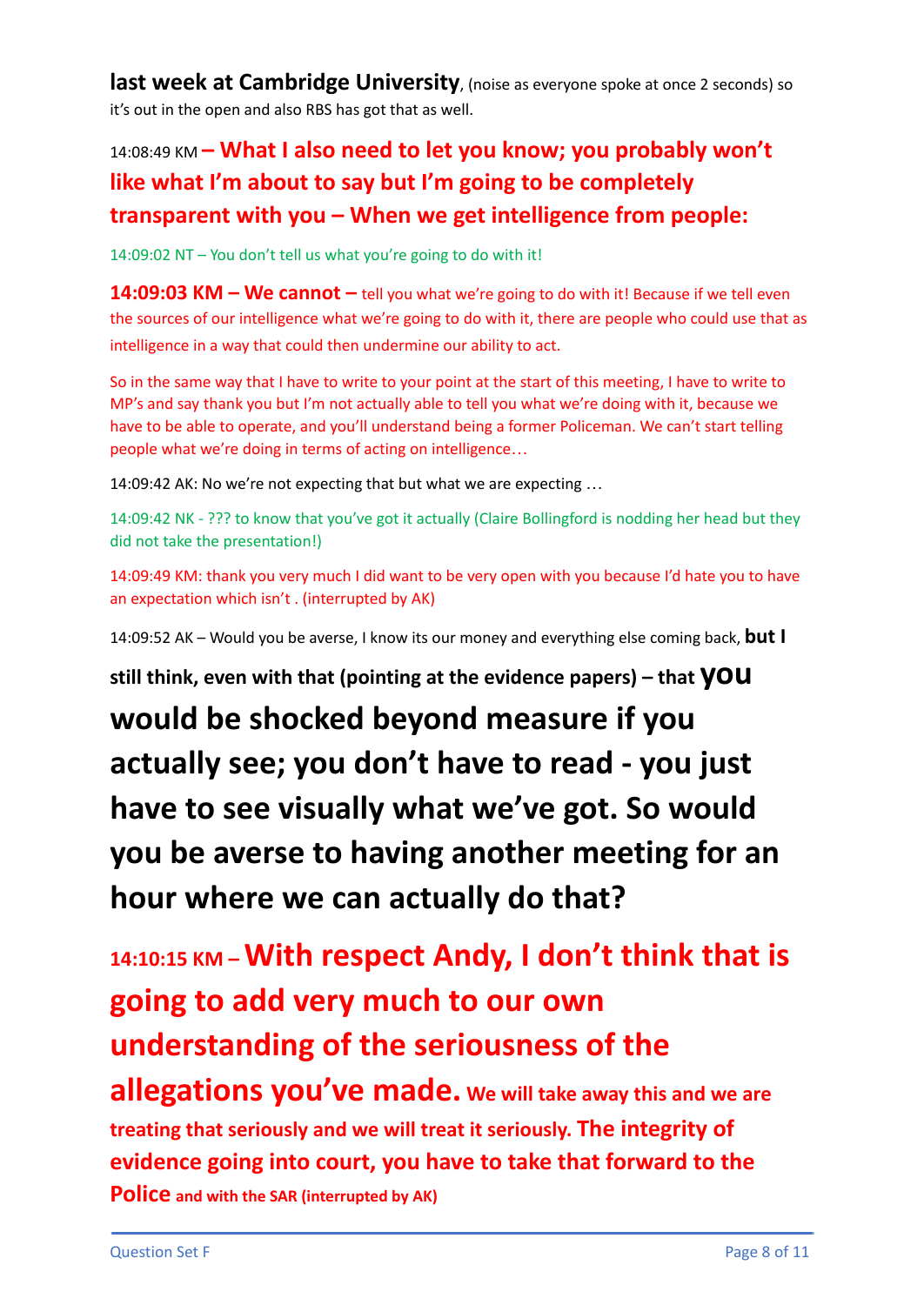**14:10:39 AK – Which Police force would you recommend?**

## **14:10:45 KM – Do you know, I don't know, but I would have thought that you might be in a better position than I (laugh)**

14:10:50 AK **- But that's the point you see, the Police will say, I know what they'll say, because we deal with them all the time; they'll say well this isn't a matter for us, this is clearly a matter for the regulatory authority, because it's to do with tampering with the central file. So it's not an individual thing, this is something they [the FCA] need to look into.**

14:11:05 KM I think as you're talking about a court case where RBS (present / have sent) evidence then that is a matter (interrupted by AK)

14:11:14 AK –**Of course, but that's not really what I'm talking about. What I'm talking about, is that you asked was this particular thing used in court? Yes it was, but the point is that if it happens once, or it can happen once; and we say Look - this is what's changed from here to there and that was used in court, then of course it can happen in other times which I would expect you guys to be looking into - to stop it happening!**

14:11:37 KM –**We understand what you're saying but I'm afraid that what you are talking about here is outside of our jurisdiction. This is a criminal matter that you're talking about; something**

**going into court.** So thank you very much for coming along and I really do not think that going through these (evidence papers) in detail is going to take our understanding any further beyond what has already been helpful.

**KM: So thank you very much Andy, I'm afraid that we have run out of time.**

**14:12:15 AK – Interesting - very interesting – thank you very much.**

Everyone leaves the room!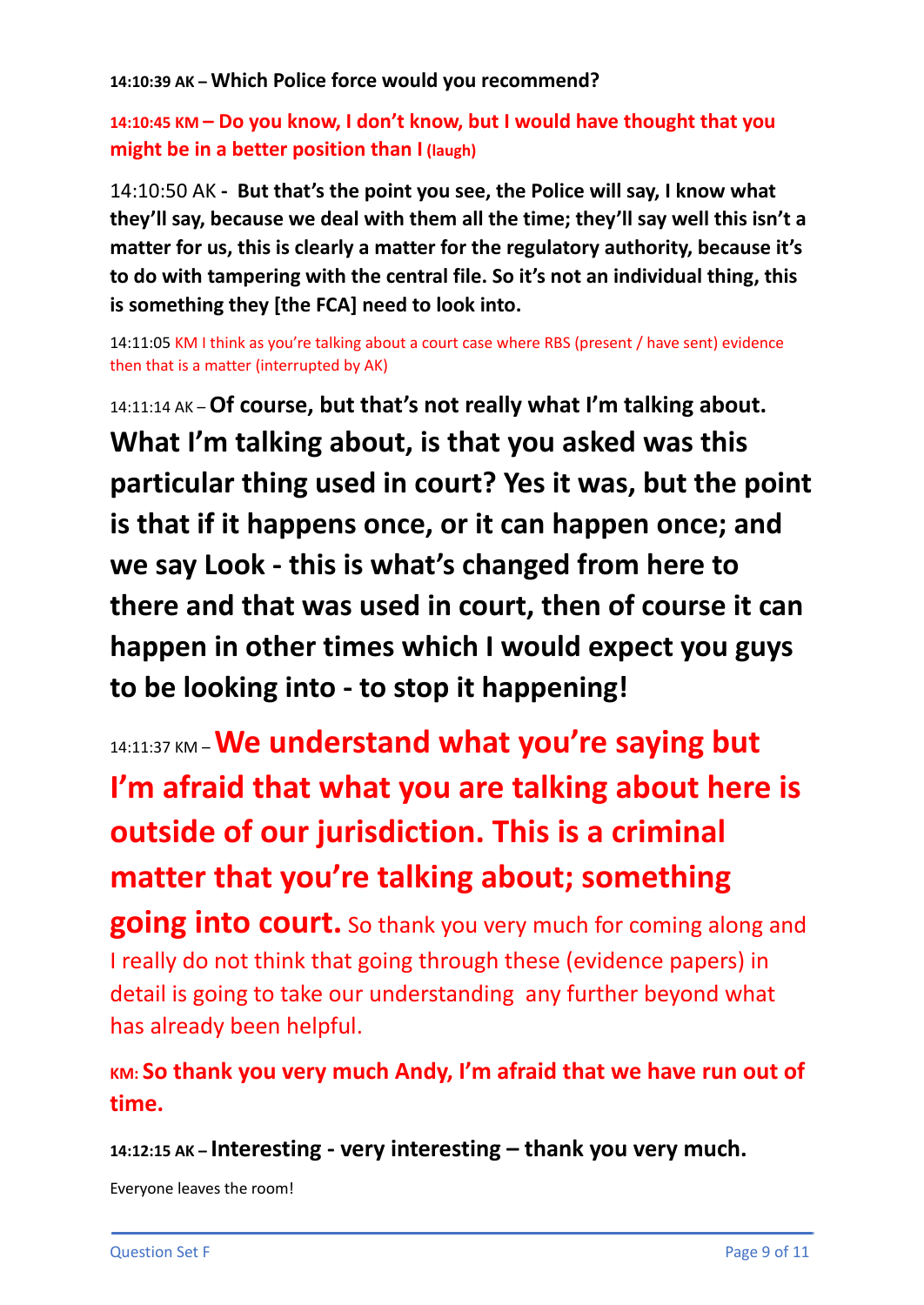I don't believe the FCA does not have the power to investigate this egregious conduct, of course it does. This is worse.

What is stated above by Karina McTeague the FCA's Head of Banking Supervision is plainly wrong and actively avoids the remit of Banking Supervision the FCA has claiming that if the conduct is too bad there is nothing the FCA can do about it, let alone investigate. This is a very serious breach of conduct by the FCA.

8. Have you experienced any difficulties or shortcomings in your interactions with the FCA?

Yes I am personally and professionally barred from speaking to the FCA front-line staff about anything, even generally enquiries.

When I give my name or phone number I am told I can only communicate with the FCA Executive and only by email!

9. Have you experienced the FCA being reluctant to give clear answers to questions?

Yes, see above.

10. What is your perception of the culture of the FCA, and what do you think of it?

The FCA has been protecting the banks for many years and abusing SME representatives, SME's and even individual mortgage holders, like me. (see above)

11. Have you ever complained officially about the FCA; if so to whom? What happened, and how do you feel about what happened? What feedback, if any, have you had about your complaint? How helpful was the feedback? How long has it taken for your complaint to be processed?

Yes I have and it resulted in me being barred from speaking to FCA front-line staff. I will locate the actual complaint and result which was that the complaint was dismissed.

12. What do you think about the possibility of conflict of interest issues at the FCA?

There is a revolving door policy with banks and financial institutions. I understand that secondees from banks are with the FCA and vice versa. FCA employees regularly go and work for banks. I have numerous examples of this occurring.

It is entirely wrong that the FCA and the bank regulator and the banks that are regulated integrate in this manner.

13. Do you believe there should be spot checks by the FCA on regulated and/or unregulated entities, perhaps similar to the spot-checks by VAT inspectors

YES.

14. What positives are there about the FCA that you would like to comment on?

None.

15. If you could change three things about the FCA, what would they be?

The FCA must be entirely independent from banks.

People who work for the FCA should not be allowed work for banks and vice versa. (As a retired Police Officer I can never serve on a jury!)

The FCA cannot have a remit to protect consumers and also a remit to protect the markets. The two remits are in conflict. There should be a single consumer champion